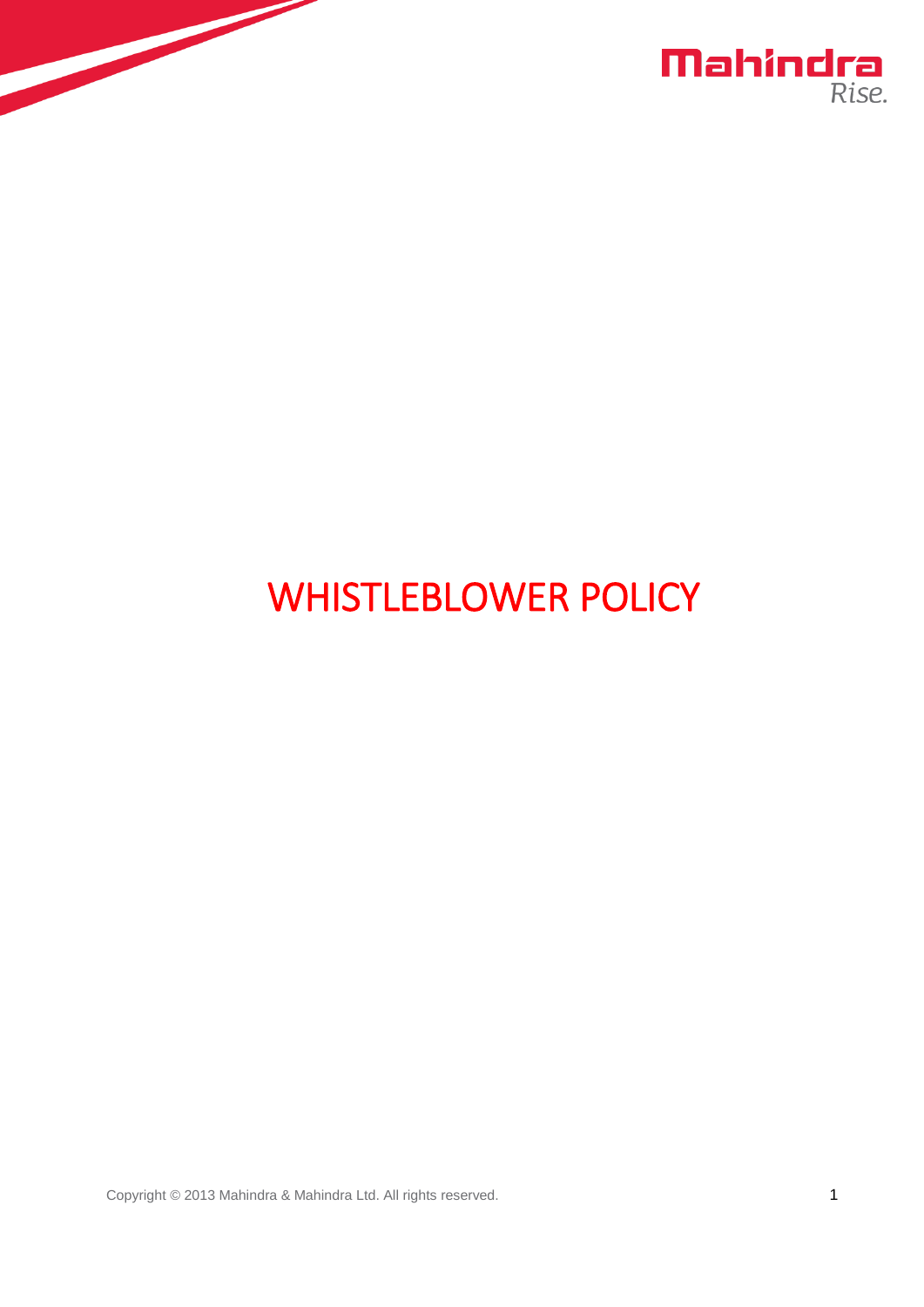

| Name of the Document                                                                                    | Whistleblower Policy                                                                                                                                                                 |
|---------------------------------------------------------------------------------------------------------|--------------------------------------------------------------------------------------------------------------------------------------------------------------------------------------|
| Version                                                                                                 | 3                                                                                                                                                                                    |
| State whether Policy/ Code/ Manual/<br>Guideline<br>Group Level/ sector Level (specify which<br>Sector) | Policy - Group Level                                                                                                                                                                 |
| <b>Issuing Authority</b>                                                                                | Mr. Rajeev Dubey<br>Group President (HR & Corporate Services)<br>& CEO (After-Market Sector)<br>Member of the Group Executive Board.<br>Convener of the Corporate Governance<br>Cell |
| Document Owner                                                                                          | Mr. Ruzbeh Irani<br>President (Group Communications and<br>Ethics)<br>& Chief Brand Officer<br>Member of the Group Executive Board                                                   |
| <b>Effective Date of Document</b>                                                                       | June 1, 2017                                                                                                                                                                         |
| Release Date of Document                                                                                | June 1, 2017                                                                                                                                                                         |
| Date of Last Review                                                                                     | May 2019                                                                                                                                                                             |
| Date of Next Review                                                                                     | <b>March 2020</b>                                                                                                                                                                    |
| Version History                                                                                         | Version 01: Initial version dated June 1,<br>2017<br>Version 02: Incorporated changes<br>pertaining to Insider Trading Regulations.<br>Effective from 1 <sup>st</sup> April 2019.    |

# Background:

• The Vigil Mechanism as envisaged in the Companies Act 2013 and the Rules prescribed is implemented through the Whistle Blower Policy to provide for adequate safeguards against victimization of persons who use such mechanism and make provision for direct access to the Chairperson of the Audit committee

# Objective: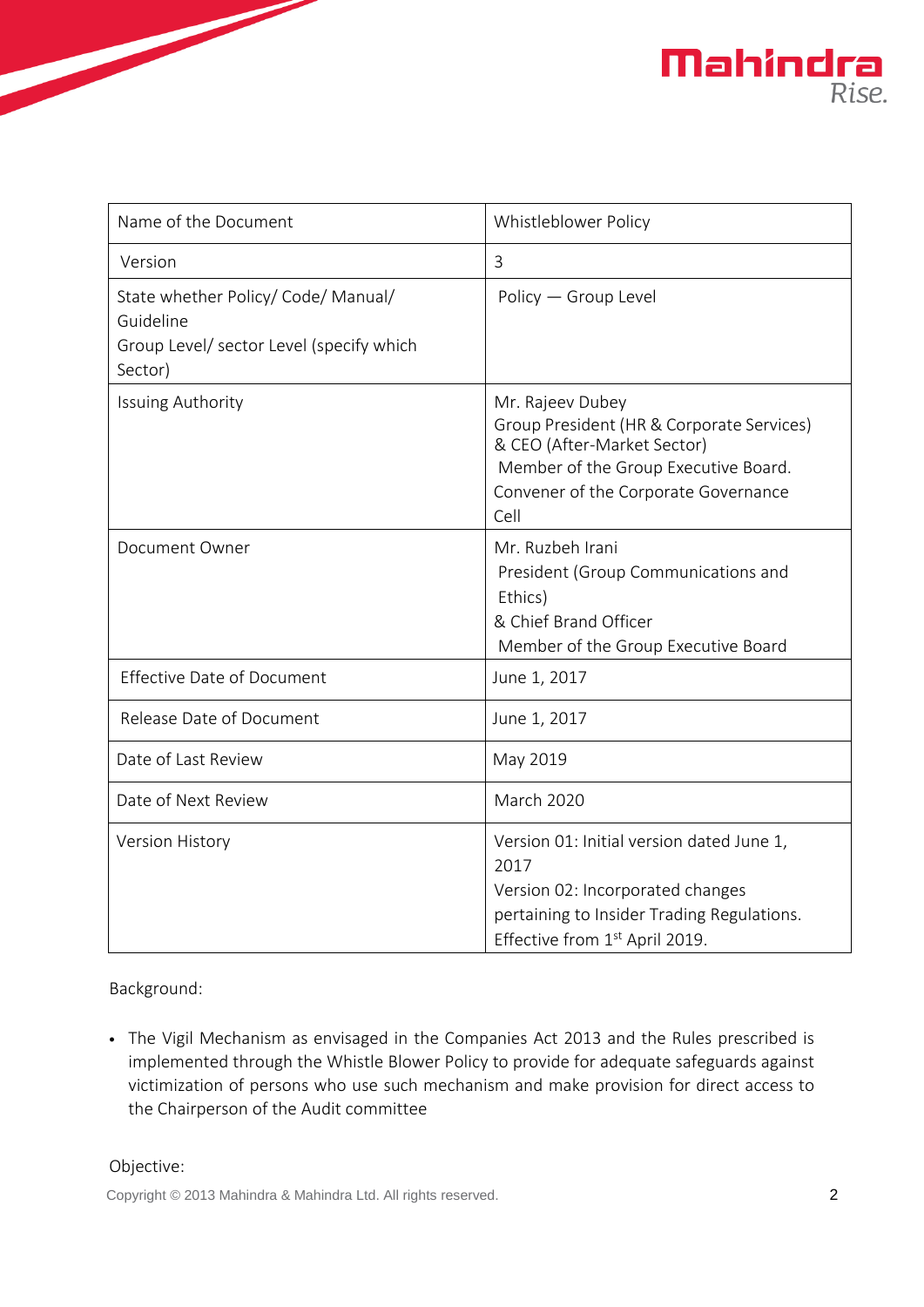

Provision of a Vigil Mechanism for reporting actual or potential violations wrt:

- Accounting or auditing irregularities, misrepresentations . Fraud, theft, bribery, and other corrupt business practices
- Antitrust or insider trading violations including reporting of instances of leak of unpublished price sensitive information.
- Significant environmental, safety, or product quality issues
- Illegal discrimination or harassment
- Actual or potential conflicts of interest
- Guidance on any national, regional, tribal, state or municipal legal requirements that apply to the Company or to our job.

Applicability of the Policy: To all Stakeholders.

# WHISTLE-BLOWER POLICY

- 1. The Whistle-blower Policy ("Whistle-blower Policy" or "the Policy") came into effect on 1<sup>st</sup> of August 2011 and was amended in May 2014, August 2014 and December 2015 to align it with the provisions of the Companies Act 2013, the Companies Rules 2014 and SEBI (Listing Obligation and Disclosure Regulations) 2015.
- 2. Preface

Mahindra and Mahindra Limited ("the Company") is committed to conduct its business in accordance with applicable laws, rules, regulations, highest standards of business ethics, honesty, integrity and ethical conduct. Towards this end, the Company has adopted two separate Codes of Conduct viz. one for directors and the other for employees (collectively referred to as "Codes" or "the Codes") and various Corporate Governance policies (collectively referred to as "CG Policies") which lay down the principles and standards that should govern the actions of the Company, its directors and employees. Any actual or potential violation of the Codes or CG Policies, howsoever insignificant or perceived as such, would be a matter of serious concern for the Company. The role of the directors or employees in pointing out such violations of the Codes or CG Policies cannot be undermined.

The vigil mechanism as envisaged in the Companies Act 2013 and prescribed in the Companies Rules is implemented through the Whistle-blower Policy to provide a mechanism for directors and employees to report their genuine concerns. The Policy has been implemented to provide adequate safeguards against victimization of persons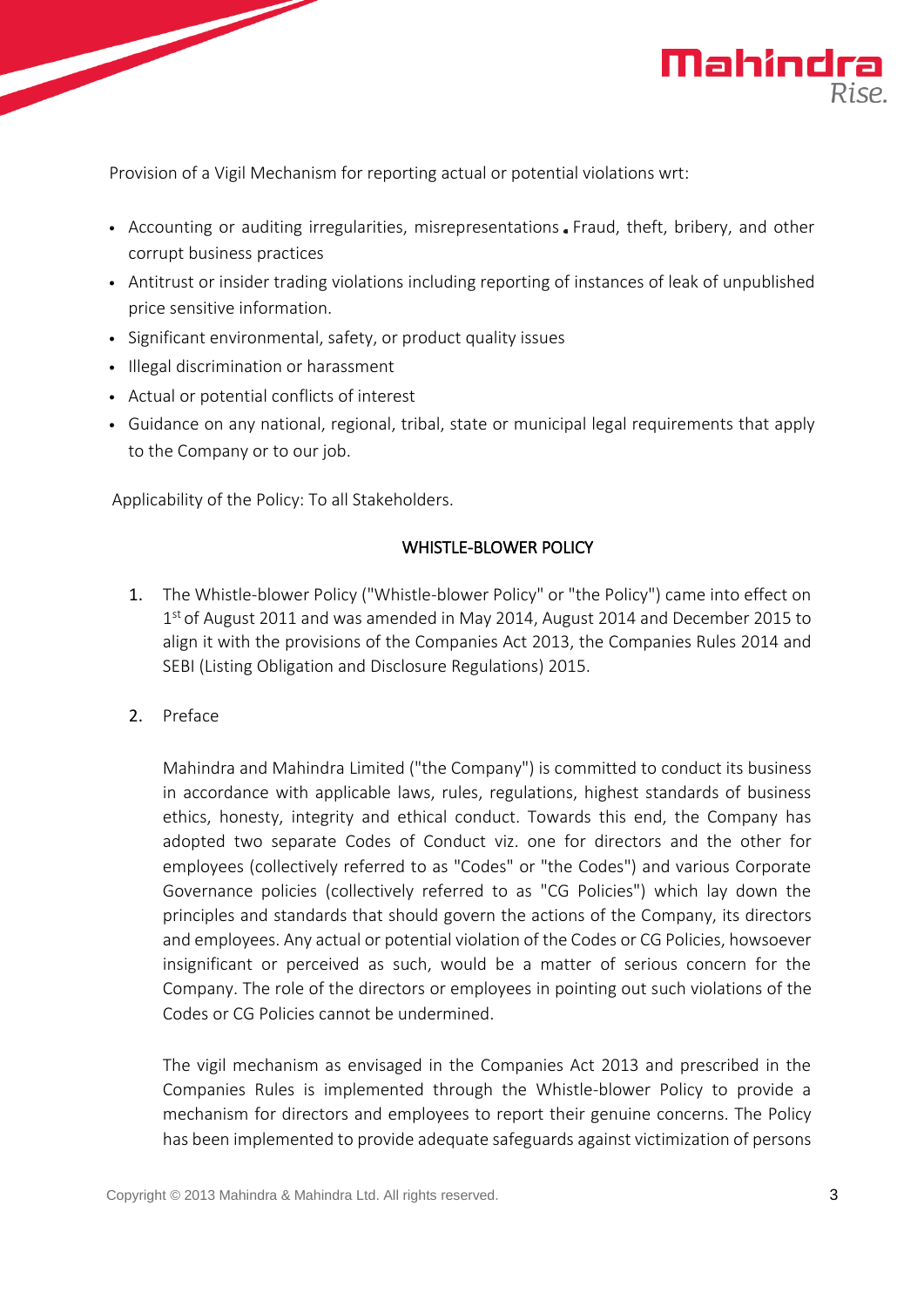

who use such mechanism and make provision for direct access to the Chairperson of the Audit Committee.

Further, the changes to clause 49 of the listing agreement in April 2015 inter alia provides for all listed companies to establish a mechanism enabling all stakeholders, including individual employees and their representative bodies, to report to Management instances of unethical behaviour, actual or suspected, fraud or violation of the Company's Codes or CG Policies.

Accordingly, this Whistle-blower Policy has been formulated with a view to provide a mechanism for directors, employees and all stakeholders of the Company to approach the Ethics Helpline Provider or the Chairperson of the Audit Committee to report events of unethical conduct. For any clarifications related to this Policy, you may reach out to the Chief Ethics Officer of the Company.

This Policy is in addition to the Codes and CG Policies and is to be read along with the existing Codes and CG Policies, which will continue to remain effective.

#### 3. Definitions

The definitions of the key terms used in this Policy are given below. [Terms not defined herein below shall have the meaning assigned to them under the Codes/CG Policies.]

- a. "Audit Committee" means the committee constituted by the Board of Directors of the Company in accordance with section 177 of the Companies Act, 2013 and SEBt.
- b. "Codes" means the two separate Codes of Conduct viz. one for directors and the other for employees.
- c. "Corporate Governance Council" means a committee responsible for steering all activities related to governance in the Company. This would include reviewing and amending the Corporate Governance Policies to make them responsive to changing times. Please refer to Annexure I for composition of the Corporate Governance Council.
- d. "Director" means a director appointed to the Board of the Company
- e. "Ethics Helpline Provider" means an independent third party service provider appointed by the Company to receive Whistle-blower complaints.
- f. "Employee" means every employee of the Company (whether working in India or abroad), including the Directors in the whole-time employment of the Company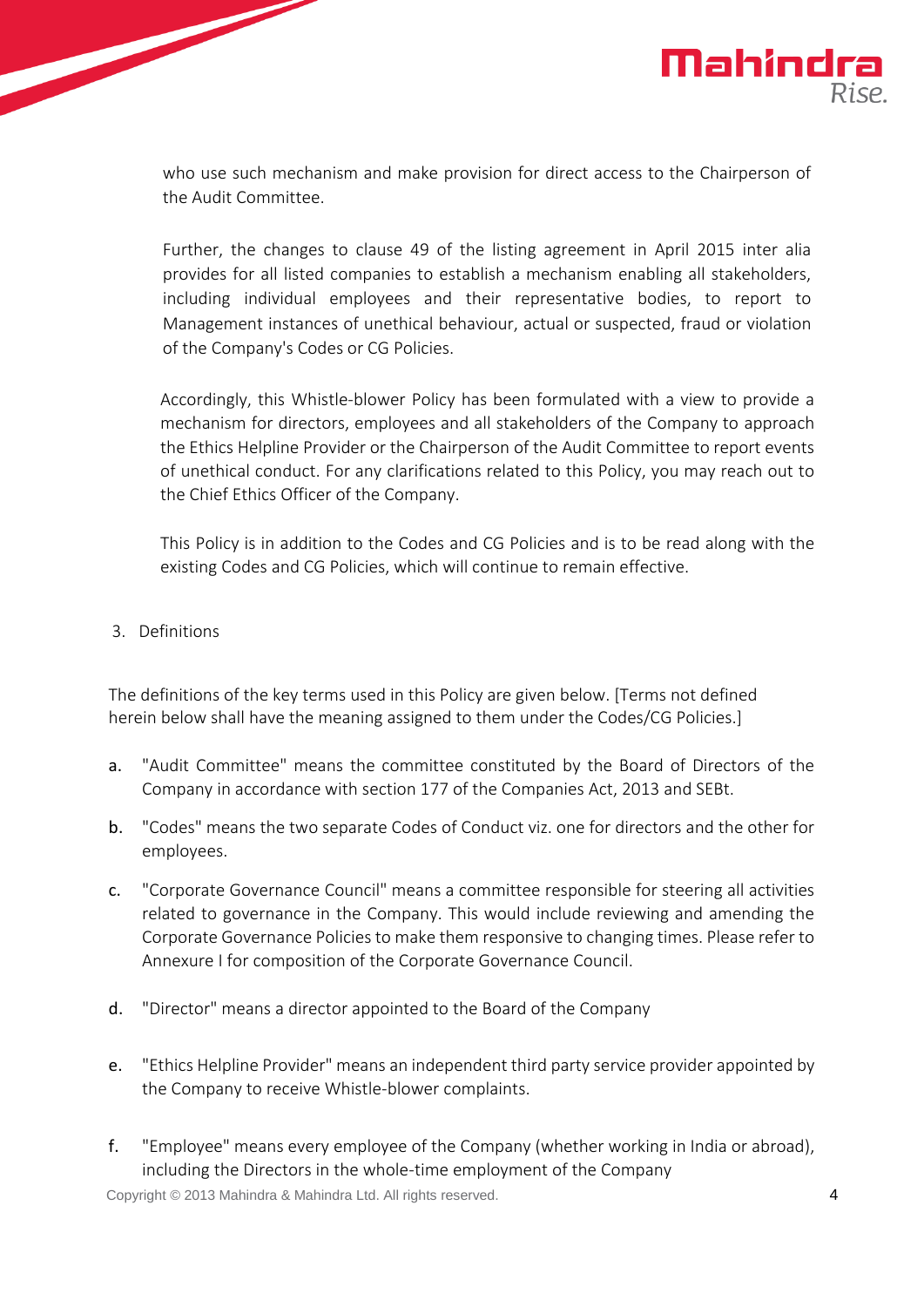

- h. "Investigators" means those persons authorized, appointed, consulted or approached by the Vigil Committee, including the Auditors of the Company, to investigate the Protected Disclosure.
- i. "Protected Disclosure" means any communication made in good faith that discloses or demonstrates information that may evidence illegal or unethical behaviour, actual or suspected fraud or violation of the Company's Codes or CG Policies or any improper activity.
- 1. "Subject" means a person against, or in relation to whom, a Protected Disclosure has been made or evidence gathered during the course of investigation.
- k. "Vigil Committee" means a committee set up for receiving the whistleblower complaints from the Ethics Helpline Provider and assisting in implementation and compliance of the Whistleblower Policy. Please refer to Annexure Il for details of Vigil Committee members.
- l. "Whistle-blower" means a director, employee, vendor, supplier or any other stakeholder making a Protected Disclosure under this Policy.
- 4. Scope

A Whistle-blower can make a Protected Disclosure related to the below mentioned issues under this Policy.

- a. Accounting or auditing irregularities or misrepresentations
- b. Fraud, theft, bribery and other corrupt business practices
- c. Antitrust or insider trading violations including reporting of instances of leak of unpublished price sensitive information.
- d. Significant environmental or safety issues
- e. Discrimination or harassment
- f. Actual or potential conflicts of interest
- g. Violation of applicable laws or regulations or of the Code of Conduct.
- 5. Eligibility

All Directors, Employees, vendors, suppliers or any other stakeholders of the Company are eligible to make Protected Disclosures under the Policy. The Protected Disclosures may be in relation to matters listed in section 4 "Scope".

Mahindra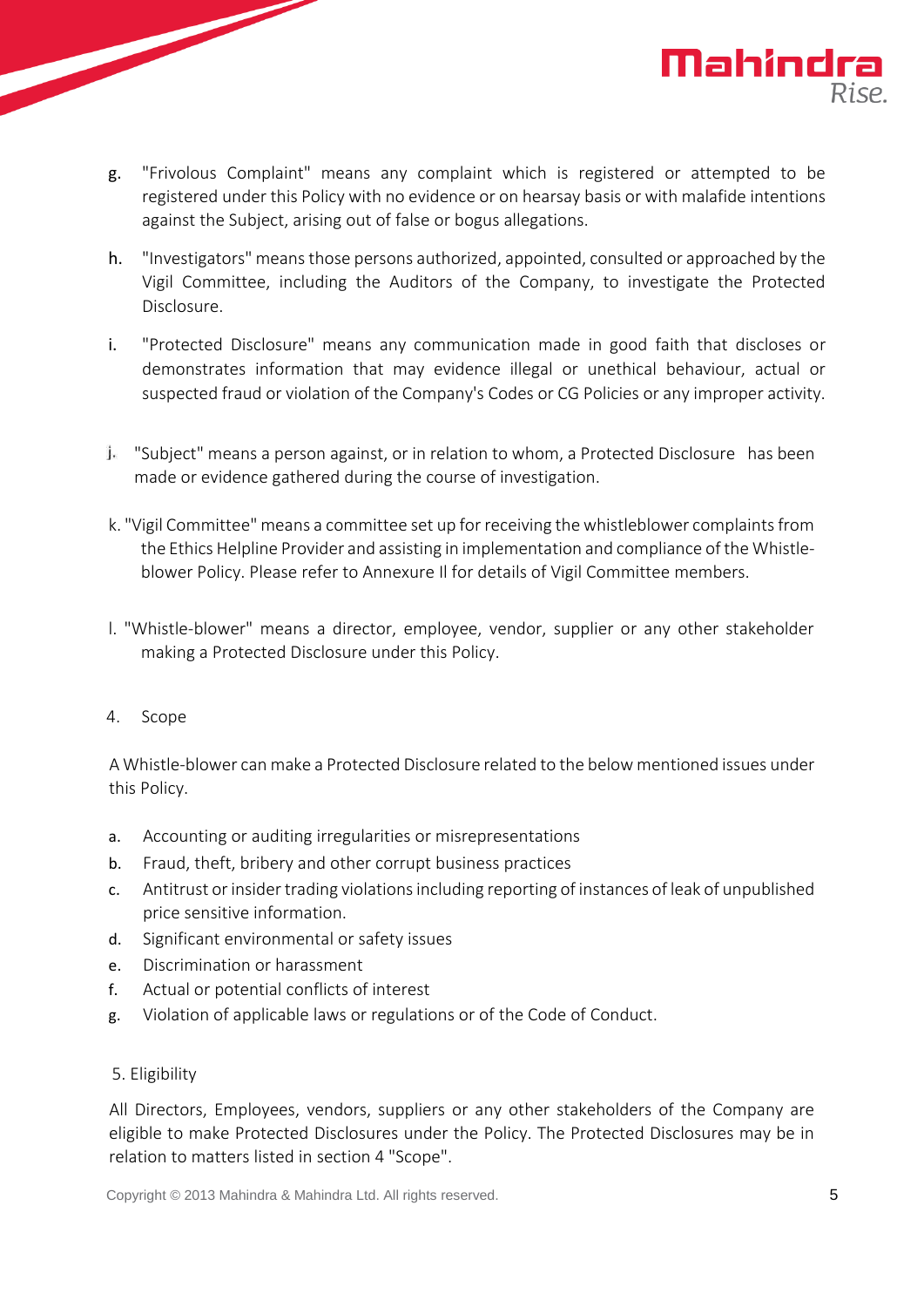

- 6. Procedure
	- a. All Protected Disclosures should be addressed to the Ethics Helpline Provider or the Chairperson of The Audit Committee. The Whistle-blower can make Protected Disclosure through 5 reporting channels viz. phone, email, web portal, fax and post box. Please refer to Annexure Ill for contact details of the Ethics Helpline Provider and Chairperson of Audit Committee.
	- b. It is mandatory for the Whistle-blower to share his/her details with the Ethics Helpline Provider. The Ethics Helpline Provider will not share the identity with the Vigil Committee, if the Whistle-blower wishes not to disclose the identity to the Company. The Ethics Helpline Provider will share the details of the Whistle-blower with the Company only if the Protected Disclosure is categorised as a Frivolous Complaint after preliminary review or as an outcome of the investigation performed by the Vigil Committee.
	- c. If a Protected Disclosure is received by any Executive(s) of the Company other than the Ethics Helpline Provider, the same should be forwarded to the Ethics Helpline Provider for further appropriate action.

Appropriate care must be taken to keep the identity of the Whistle-blower confidential within the Company. However, it should be shared with the Ethics Helpline Provider.

- d. After receiving the Protected Disclosure, the Ethics Helpline Provider will prepare an incident report, which will be shared with the Vigil Committee within 2 business days of receiving the Protected Disclosure.
- e. In case any member of the Vigil Committee or Corporate Governance Council has a perceived conflict of interest in the Protected Disclosure, the incident report will be shared with the Chairperson of the Audit Committee directly.
- f. Protected Disclosures should be factual and not speculative or in the nature of a conclusion and should contain as much specific information as possible to allow for proper assessment of the nature and extent of the concern.
- g. The Whistle-blower's role is that of a reporting party with reliable information. They are not required or expected to act as investigators or finders of facts nor can they determine the appropriate corrective or remedial action that may be warranted in a given case.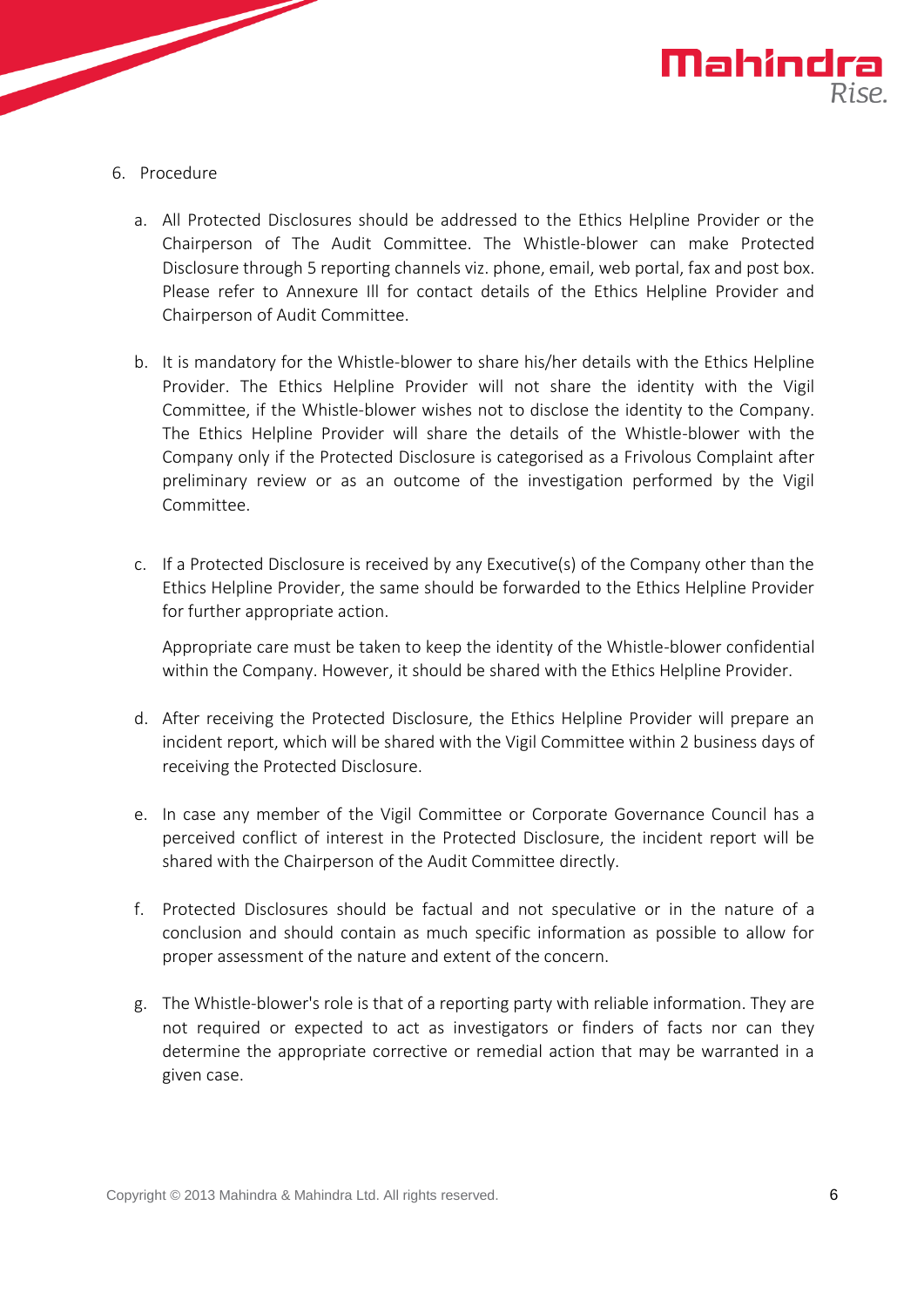- h. Whistle-blower(s) should not act on their own in conducting any investigative activities, nor do they have a right to participate in any investigative activities other than as requested by the Vigil Committee or Corporate Governance Council or Investigators.
- i. Protected Disclosure(s) pertaining to sexual harassment should be made in writing. These disclosures will be forwarded to the appropriate committee in the Company.
- 7. Disqualification

The Company reserves the right not to investigate in the following circumstances:

- a. Complaints pertaining to salary and performance evaluation or any other HR related issue which does not indicate violation of the Code of Conduct.
- b. Customer Complaints which can be dealt with under the alternate redressal mechanism established for that purpose.
- c. Complaints made without the following mandatory information.
	- i. Name, designation and location of the Subject(s)
	- ii. Detailed description of the incident
- iii. Location and time/duration of the incident
- iv. Specific evidences or source of evidences
	- 8. Investigation
- a. A preliminary review will be performed for all Protected Disclosure(s) reported under this Policy. Based on the findings of the preliminary review, the decision for thorough investigation will be taken by the Vigil Committee. The Corporate Governance Council would oversee the investigations.
- b. If the Protected Disclosure is reported to the Chairperson of the Audit Committee, he/she may or may not consult with the Chairman of the Company. The Chairperson of the Audit Committee may consider appointing an external agency or the Statutory/lnternal Auditor of the Company to investigate the matter, as he/she may deem fit. The Protected Disclosure can also be shared with the Vigil Committee for necessary action, depending on the severity of the Protected Disclosure. The Chairperson of the Audit Committee may also ask any employee of the company to carry out the investigation. In case of a Conflict of Interest vis a vis a member of the Vigil Committee, the Chairperson of the Audit Committee could exclude the conflicted member and ask the Vigil Committee / any of the above suggested individuals to investigate the matter.

**Mahindra**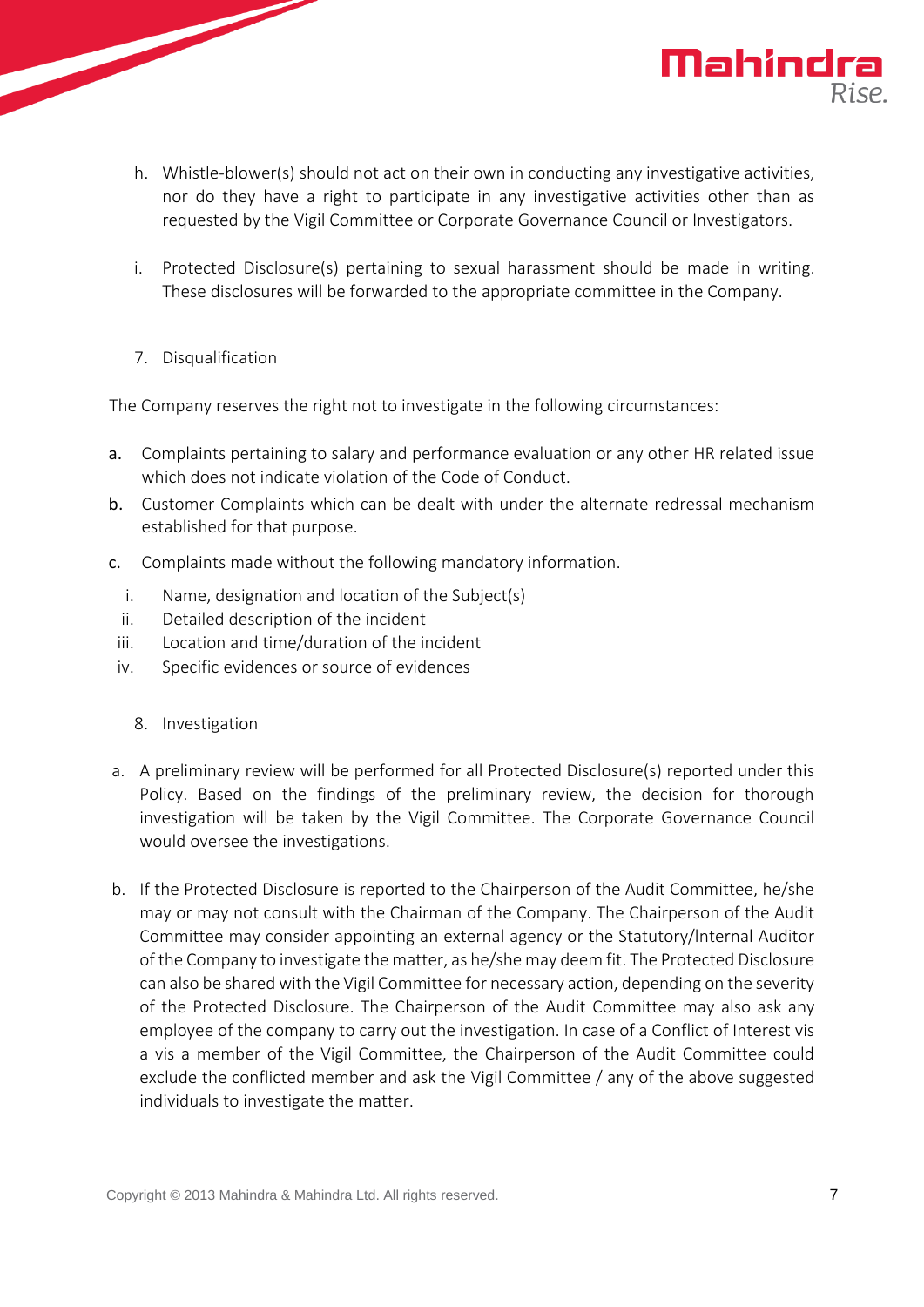- c. The Vigil Committee may at their discretion, consider involving any internal or external Investigators for the purpose of investigation, depending upon the circumstances or severity of the Protected Disclosure.
- d. The Vigil Committee's decision to conduct an investigation is by itself not an accusation and should be treated as a neutral fact-finding process. The outcome of the investigation may or may not conclude that an improper or unethical act was committed.
- e. The identity of a Subject and the Whistle-blower would be kept confidential to facilitate effective conduct of the investigation.
- f. Subjects shall have a duty to co-operate with the Vigil Committee or Corporate Governance Council or any of the Investigators during investigation to the extent that such co-operation will not compromise self- incrimination protections available under the applicable laws.
- g. Subjects have a responsibility not to interfere in the investigation. Evidence shall not be withheld, destroyed or tampered with and witnesses shall not be influenced, coached, threatened or intimidated by the Subjects.
- h. Subjects would be given the opportunity to respond to material findings of an investigation report. No representative of the Whistle-blower, whether legal or otherwise would be permitted to attend the investigation. No allegation of wrongdoing against a Subject shall be considered as maintainable unless there is good evidence in support of the allegation.
- i. Subjects and whistle-blowers have a right to be informed about the outcome of the investigation, if the allegation is proved.
- j. The investigation shall be completed normally within 90 calendar days of receipt of the Protected Disclosure.
- 9. Investigators
- a. Investigators are required to conduct investigation as a fact-finding process. Investigators shall derive their authority and access rights from the Vigil Committee when acting within the course and scope of their investigation.
- b. Technical and other resources may be drawn upon as necessary to augment the investigation. All Investigators shall be independent and unbiased both in fact and as perceived. Investigators have a duty of fairness, objectivity, thoroughness, ethical behavior and observance of legal and professional standards.
- c. Investigations would be launched only after a preliminary review by the Vigil Committee, which would establish that:

**Mahindra**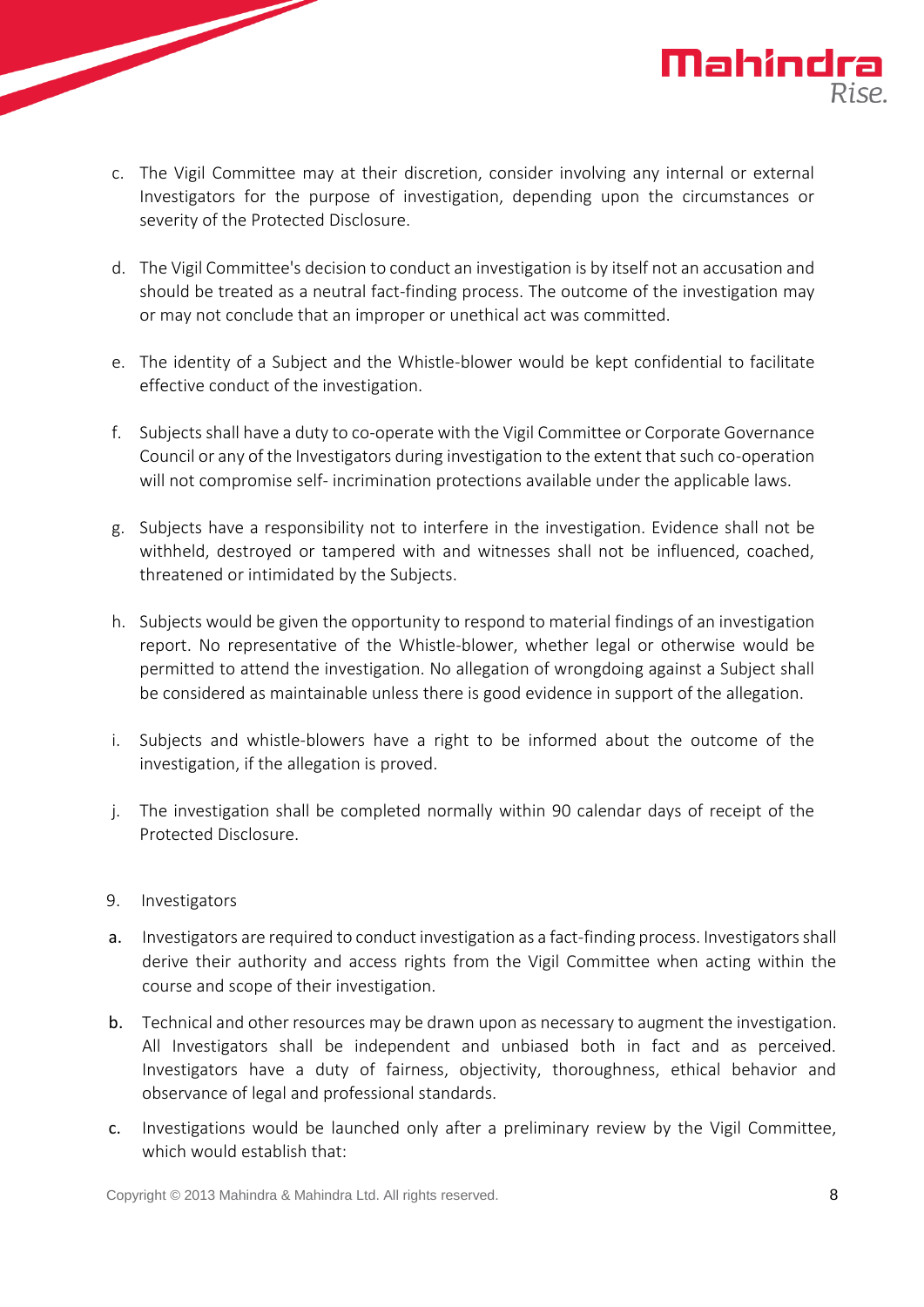

- i. the alleged act constitutes an improper or unethical activity or conduct; and
- ii. the allegation is supported by information specific enough to be investigated or in cases where the allegation is not supported by specific information, it is felt that the concerned matter is worthy of Management review.

#### 10. Protection

- a. No unfair treatment would be meted out to a Whistle-blower(s) by virtue of his/her having reported a Protected Disclosure under this Policy. The Company, as a Policy, condemns any kind of discrimination, harassment, victimization or any other unfair employment practice being adopted against the Whistle-blower(s). Complete protection would, therefore, be given to the Whistle-blower(s) against any unfair practice like retaliation, threat or intimidation of termination or suspension of service, transfer, demotion, refusal of promotion etc., including any direct or indirect use of authority to obstruct the Whistleblower's right to continue to perform his duties or functions including making further Protected Disclosure. Subsequently, the Company would take steps to minimize difficulties, which the Whistleblower(s) may experience as a result of making the Protected Disclosure. The Whistle-blower will be provided protection during the course of investigation and protection will not be extended if the allegation is proved to be false or frivolous.
- b. While it would be ensured that Whistle-blower(s) are accorded complete protection from any kind of unfair treatment as herein set out, any abuse of this protection would warrant disciplinary action.
- c. Any other Director or Employee assisting in the said investigation shall also be protected to the same extent as the Whistle-blower(s).
- d. The identity of the Whistle-blower(s) shall be kept confidential unless otherwise required by law, in which case the Whistle-blower(s) would be informed accordingly.
- e. A Whistle-blower(s) may report any violation of the above clause to the Chairperson of the Audit Committee, who shall investigate the same and recommend suitable action to the management.
- f. Protection under this Policy would not mean protection from disciplinary action arising out of false or bogus allegations made by a Whistle-blower(s) knowing it to be false or bogus or with a mata fide intention.
- g. In case of repeated frivolous Protected Disclosures made by the Whistleblower, the Chairperson of the Audit Committee or the Company reserves the right to take appropriate disciplinary action against the Whistle-blower including reprimand or suspension.

#### 11. Decision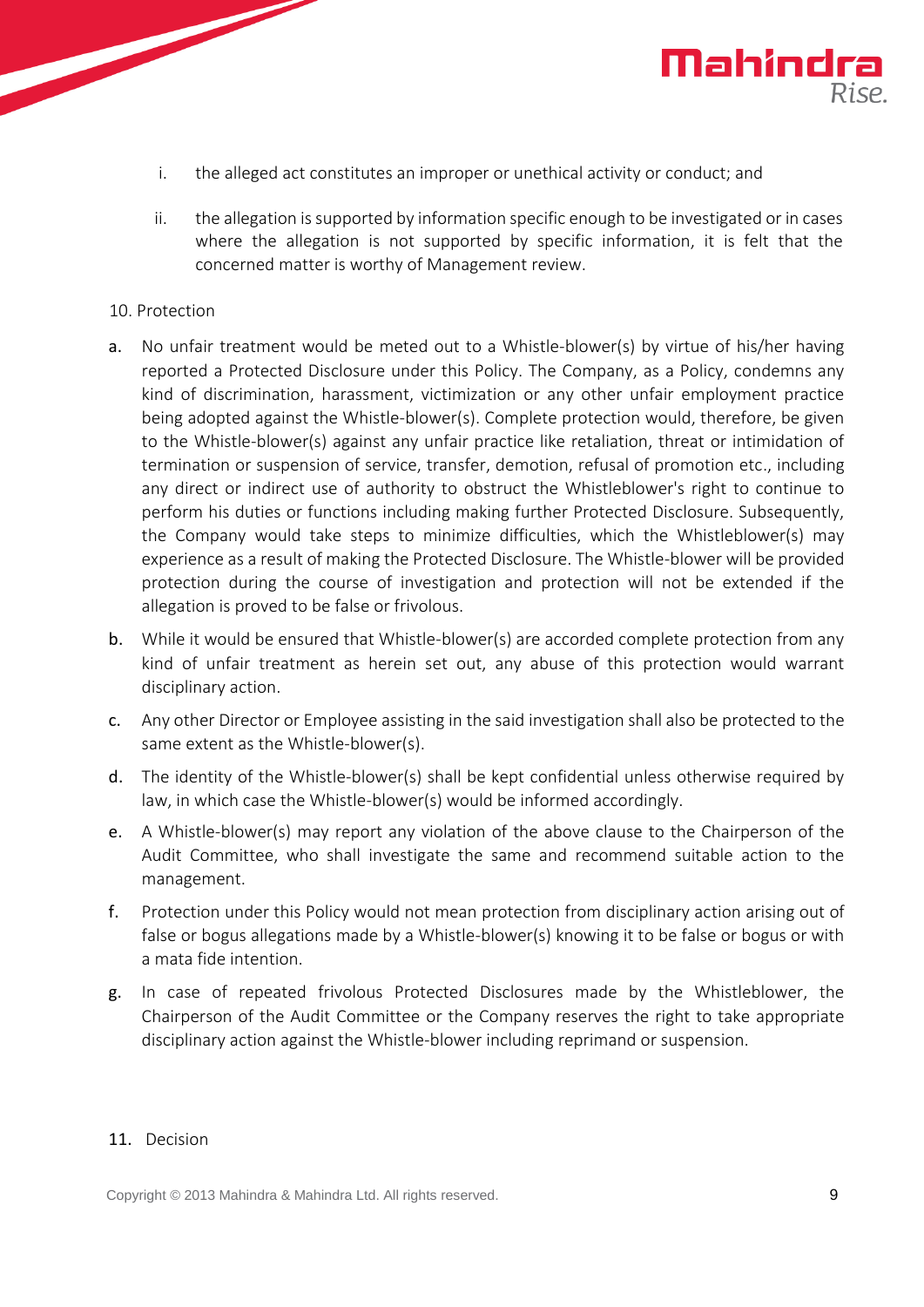

If an investigation leads the Vigil Committee to conclude that an illegal or unethical behaviour, fraud or violation of the Company's Codes or CG Policies or any improper activity has taken place or has been committed, the Vigil Committee shall recommend to the management of the Company to take disciplinary or corrective action as they may deem fit.

#### 12. Reporting

A report with number of complaints received under this Policy and their outcome shall be placed by the Vigil Committee before the Corporate Governance Council after which it will be placed before the Audit Committee on a half yearly or on case to case basis.

#### 13. Retention of document

All Protected Disclosures in writing or documented along with the results of investigation relating thereto shall be retained by the Company for a minimum period of seven years.

# 14. Amendment

The Company reserves its right to amend or modify this Policy in whole or in part, at any time without assigning any reason whatsoever. However, no such amendment or modification would be binding on the Directors, Employees and all other stakeholders unless the same is notified to the Directors or Employees on the Company's website.

Rajeev Dubey Group President (HR & Corporate Services) & CEO (After-Market Sector) Member of the Group Executive Board.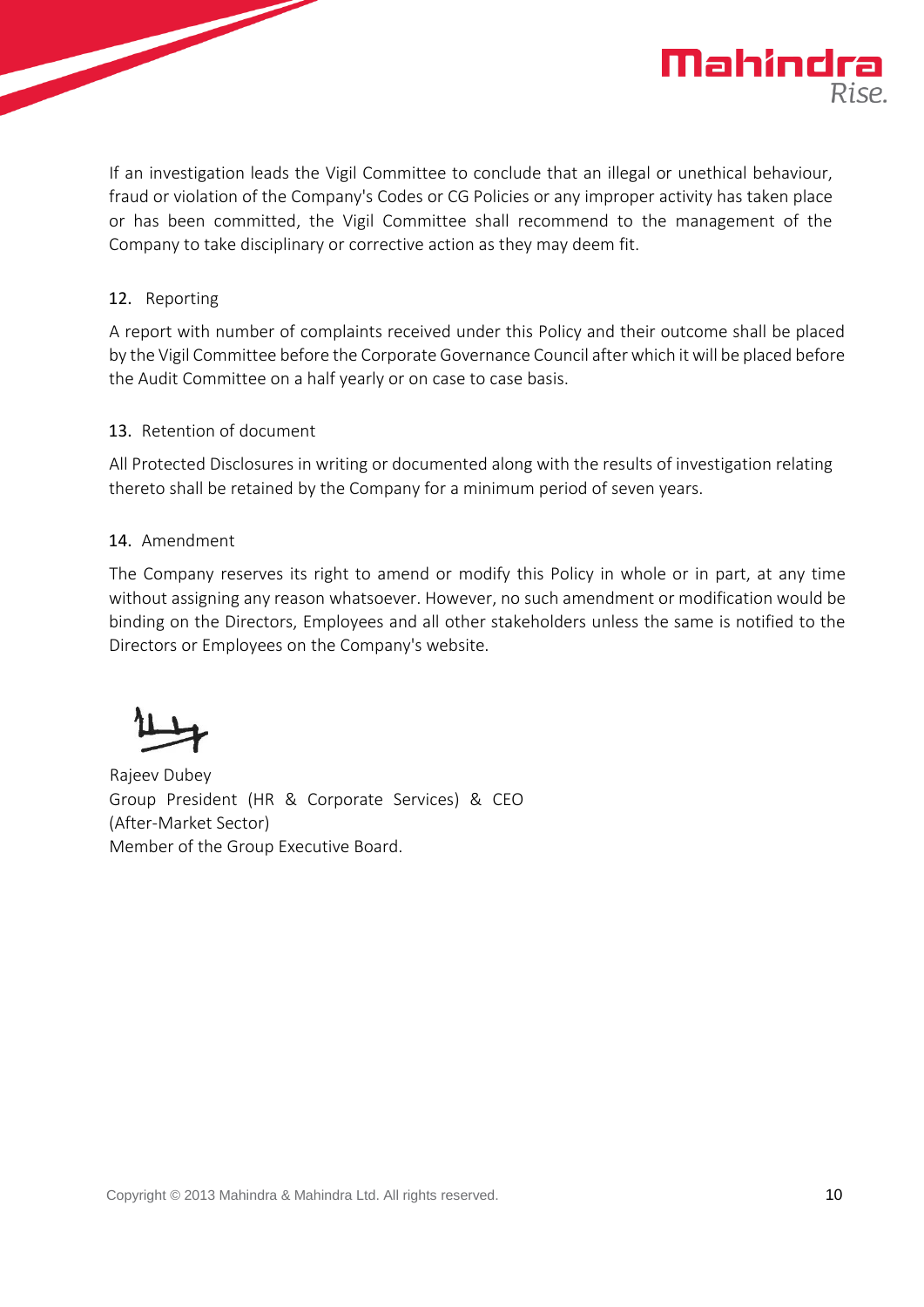

Encl: Annexure l, Il & Ill

# Annexure I — Composition of the Corporate Governance Council

The Corporate Governance Council comprises of following:

| Sr.<br>No.    | Name                     | Role     | Designation                                                                                                     |  |
|---------------|--------------------------|----------|-----------------------------------------------------------------------------------------------------------------|--|
| $\mathbf{1}$  | Mr. Rajeev Dubey         | Convener | Group President (HR & Corporate Services &<br>CEO (After Market Sector),<br>Member of the Group Executive Board |  |
| $\mathcal{P}$ | Dr. Pawan Goenka         | Member   | <b>Managing Director</b>                                                                                        |  |
| 3             | Mr. S.P. Shukla          | Member   | Group President - Aerospace & Defence<br>Sector<br>Member of the Group Executive Board                          |  |
| 4             | Mr. Anish Shah           | Member   | Group President - Strategy<br>Member of the Group Executive Board                                               |  |
| 5             | Mr. Ruzbeh Irani         | Member   | President (Group Communications & Ethics)<br>& Chief Brand Officer,<br>Member of the Group Executive Board      |  |
| 6             | Mr. V.S.Parthasarathy    | Member   | Group Chief Financial Officer & Group Chief<br>Information Officer,<br>Member of the Group Executive Board      |  |
| 7             | Mr. Mario Nazareth       | Member   | Executive Vice President - Corporate<br><b>Management Services</b>                                              |  |
| 8             | Mr. Bharat<br>Moossaddee | Invitee  | Executive Vice President - Finance Business<br>Support Services & IT                                            |  |
| 9             | Ms. Sandhya Sharma       | Invitee  | Vice President, Corporate Governance                                                                            |  |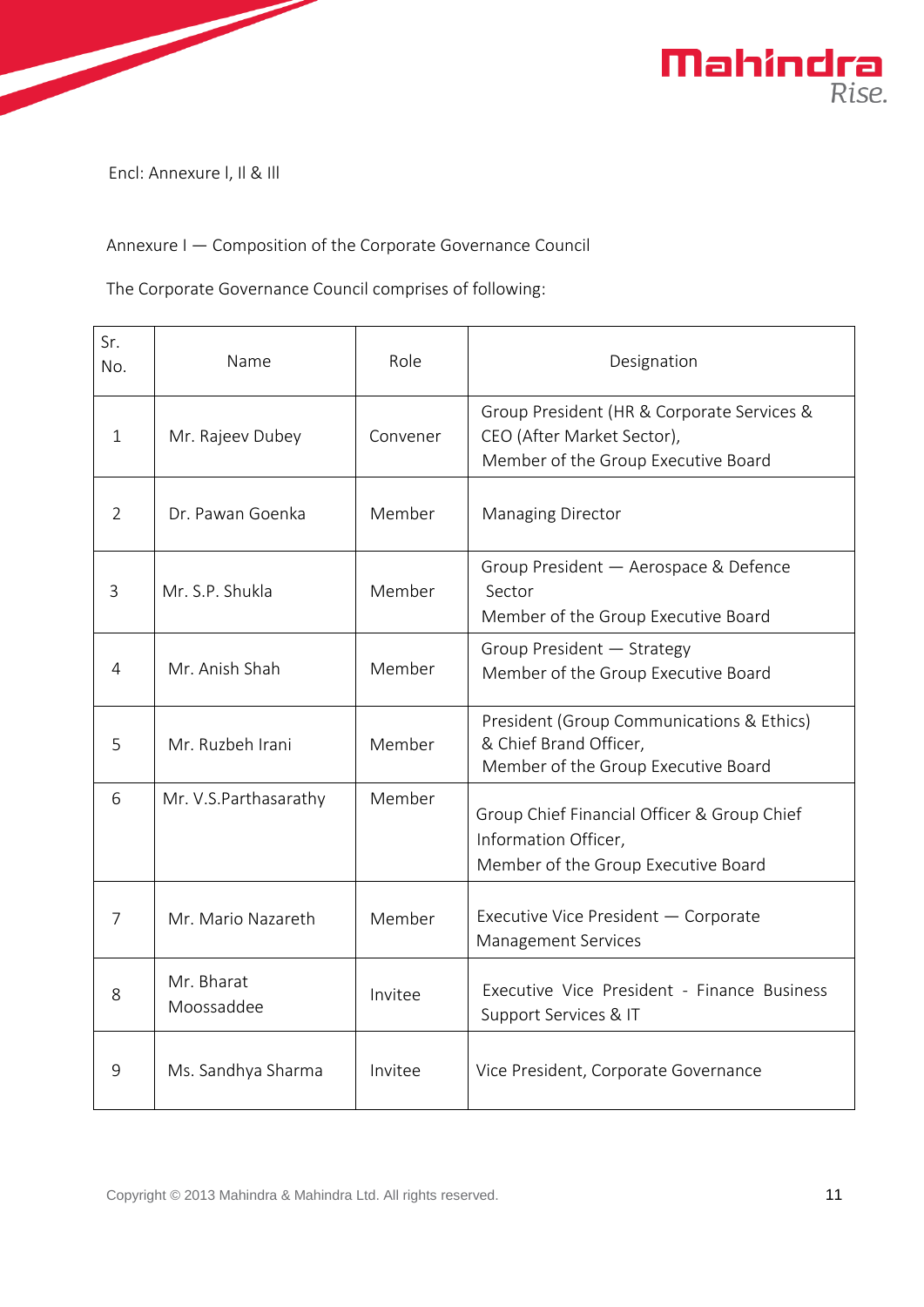



# Annexure Il — Composition of Vigil Committee

The Vigil Committee comprises of the following designated members authorized by the Company.

| Sr.            |                        |                                                                                                               |
|----------------|------------------------|---------------------------------------------------------------------------------------------------------------|
| <b>No</b>      | Name                   | Designation                                                                                                   |
| $\mathbf{1}$   | Mr. Rajeev Dubey       | Group President (HR & Corporate Services & CEO (After<br>Market Sector), Member of the Group Executive Board) |
| $\overline{2}$ | Mr. Ruzbeh Irani       | President (Group Communications & Ethics) &<br>Chief Brand Officer, Member of the Group Executive<br>Board    |
| 3              | Mr. Bharat Moossaddee  | Executive Vice President - Finance Business Support<br>Services & IT                                          |
| 4              | Dr. Prince Augustin    | Executive Vice President, Group Human Capital and<br>Leadership Development                                   |
| 5              | Mr. Rajeshwar Tripathi | Chief People Officer - M&M Ltd                                                                                |
| 6              | Ms. Sandhya Sharma     | Vice President, Corporate Governance                                                                          |